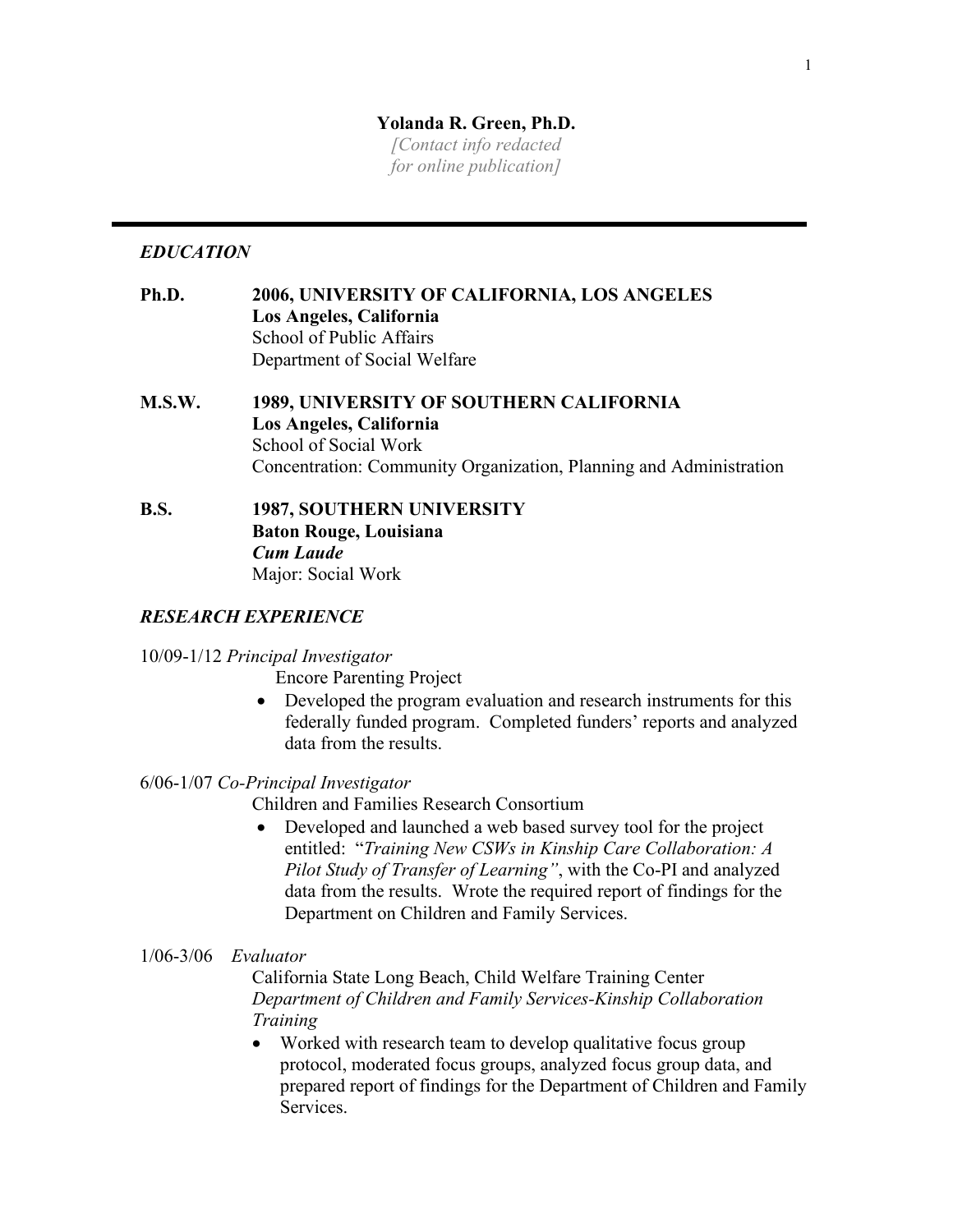- Worked with Principal Investigators to design program evaluation protocol, instruments, and data collection plan; conducted qualitative interviews with grantees; conducted site visits; wrote evaluation reports.
- 5/02- 7/05 *Research Associate* Principal Investigator: Rochelle Caplan, M.D. UCLA, Neuropsychiatric Institute *Improving Lives of Children with Epilepsy Project*
	- Worked with Principal Investigator to design a culturally appropriate interview protocol for study; conducted focus groups with study participants.

# *TEACHING EXPERIENCE*

- 6/12- Present *Associate Professor,* California State University, Long Beach: School of Social Work
	- Taught multiple sections of the following undergraduate courses: Human Behavior in the Environment: Focus on Prenatal through Adolescence; Generalist Social work Practice with Groups; Human Behavior in the Social Environment: Early Adulthood through completion of the Life Cycle; Social Work Practicum; and Social Policy Formulation and Analysis. Taught multiple sections of the following graduate courses: Social Work Practice in Child Welfare Services; Human Behavior and Environment in Multicultural Perspectives: Young Adulthood through Old Age ; Human Behavior in the Environment: Focus on Prenatal through Adolescence; Thesis I & Thesis II.
- 9/06- 5/12 *Assistant Professor,* California State University, Long Beach: School of Social Work
	- Taught multiple sections of the following undergraduate courses: Human Behavior in the Environment: Focus on Prenatal through Adolescence; Generalist Social work Practice with Groups; Human Behavior in the Social Environment: Early Adulthood through completion of the Life Cycle; Social Work Practicum; and Social Policy Formulation and Analysis. Taught multiple sections of the following graduate courses: Social Work Practice in Child Welfare Services; Human Behavior and Environment in Multicultural Perspectives: Young Adulthood through Old Age ; Human Behavior in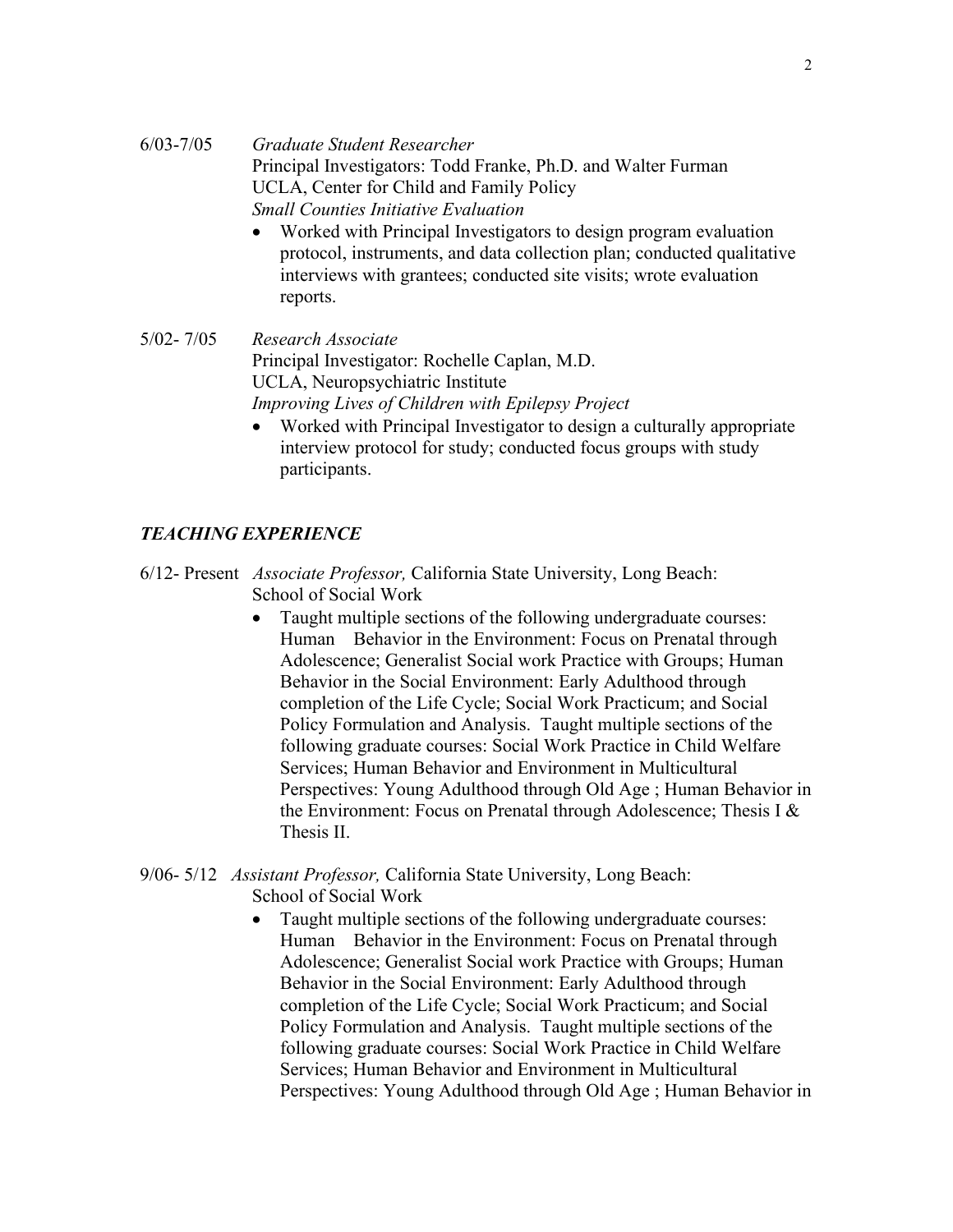the Environment: Focus on Prenatal through Adolescence; Thesis I & Thesis II.

- 9/05- 9/06 *Full-Time Lecturer,* California State University, Long Beach: Social Work Department
	- Taught multiple sections of the graduate courses: Human Behavior and Environment in Multicultural Perspectives: Focus on Prenatal through Adolescence; Human Behavior in the Social Environment: Early Adulthood through completion of the Life Cycle; Thesis I & Thesis II.
- 5/05- 9/05 *Part-time Lecturer,* California State University, Long Beach: Social Work Department
	- Taught the graduate course: Social Work Practice in Child Welfare Services.

### *SOCIAL WORK PRACTICE EXPERIENCE*

11/98-9/99 *Family and Child Counselor* 

El Nido Family Center, Carson, California

• Provided counseling to children that were victims of crimes and child abuse.

# 9/98-6/01 *Field Consultant, California Social Work Education Center (CalSWEC)*

California State University, Los Angeles, Los Angeles, California School of Health and Human Services, Department of Social Work

- Provided linkages between placement sites and the University; developed field and classroom curriculum and training materials relevant to child welfare practice; coordinated
- student and field instructor recruitment; provided consultation to field instructors and preceptors in competency based child welfare field placements in public and private non-profit agencies; provided supportive services to students in the Department of Social Work.

10/96-9/98 *Supervising Children's Social Worker*

Los Angeles County, Department of Children and Family Services Adoption Division, Los Angeles, California

• Supervised 8 workers in a training unit; led unit meetings to discuss agency procedures and information with staff members; provided weekly consultation to social workers regarding assigned cases; evaluated staff performance and wrote annual performance evaluations; reviewed and edited staff court reports ensuring that appropriate recommendations were made to Court.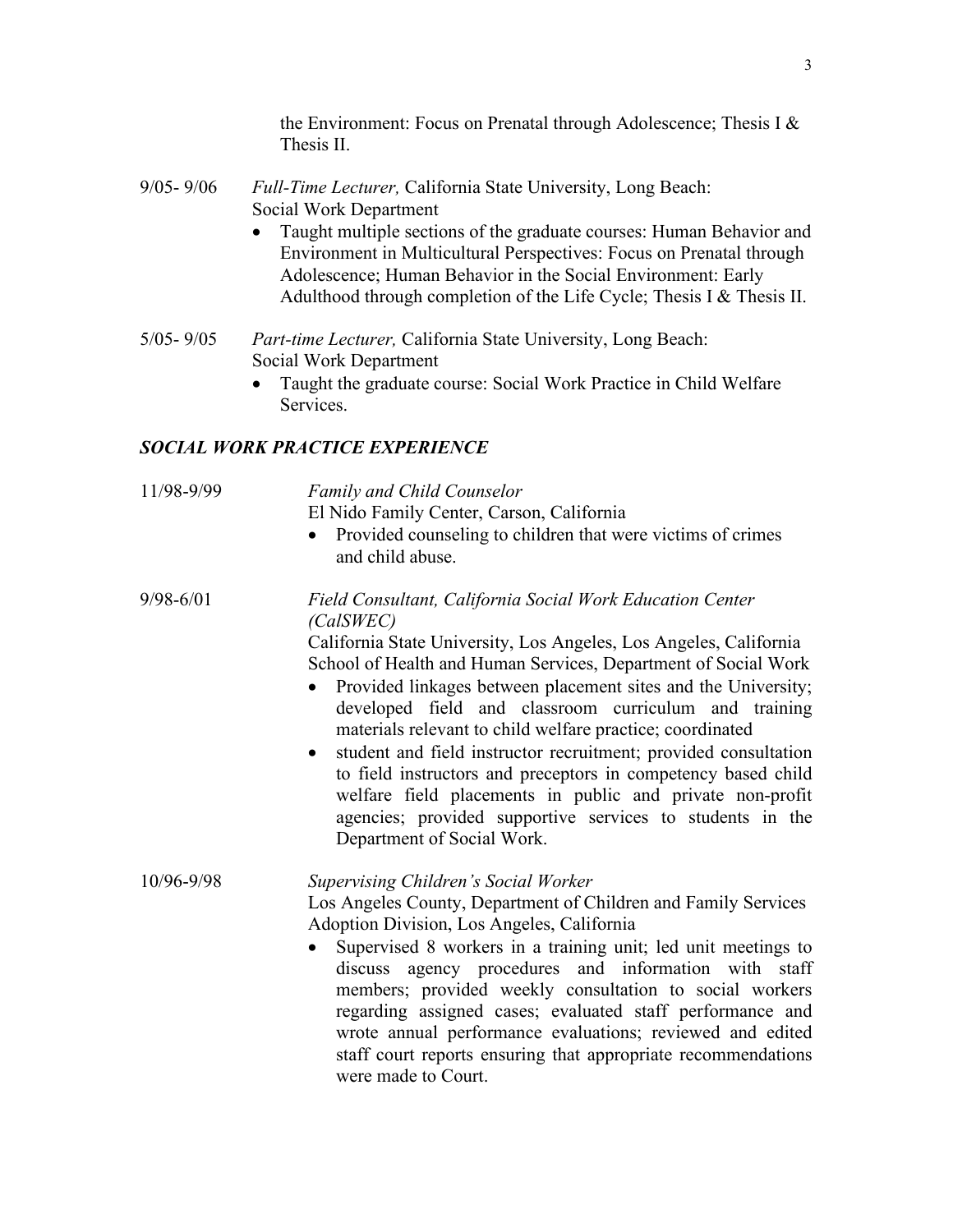| $5/92 - 9/96$  | Children's Social Worker                                                                                                                                                                                                                                                                                                                                                                                                                                                            |
|----------------|-------------------------------------------------------------------------------------------------------------------------------------------------------------------------------------------------------------------------------------------------------------------------------------------------------------------------------------------------------------------------------------------------------------------------------------------------------------------------------------|
|                | Los Angeles County, Department of Children and Family Services                                                                                                                                                                                                                                                                                                                                                                                                                      |
|                | Adoption Division, Los Angeles, California                                                                                                                                                                                                                                                                                                                                                                                                                                          |
|                | Supervised children in a variety of placement settings; wrote<br>adoptive homestudies; recruited and matched potential<br>adoptive families with children; wrote Court reports<br>recommending the permanent plan for minors; assessed<br>prospective legal guardians and wrote guardianship studies;<br>conducted investigative interviews of biological parents;<br>developed training for new employees; acted in a supervisory<br>capacity when the unit supervisor was absent. |
| 12/90-4/92     | Senior Social Worker                                                                                                                                                                                                                                                                                                                                                                                                                                                                |
|                | Orange County Social Services Agency, Adoption Department                                                                                                                                                                                                                                                                                                                                                                                                                           |
|                | Orange, California                                                                                                                                                                                                                                                                                                                                                                                                                                                                  |
|                | Provided grief counseling to natural parents relinquishing their                                                                                                                                                                                                                                                                                                                                                                                                                    |
|                | children for adoption; consulted with County counsel regarding                                                                                                                                                                                                                                                                                                                                                                                                                      |
|                | legal issues; wrote court reports recommending the permanent                                                                                                                                                                                                                                                                                                                                                                                                                        |
|                | plan of children; provided individual counseling to adolescent                                                                                                                                                                                                                                                                                                                                                                                                                      |
|                | mothers placing their children for adoption.                                                                                                                                                                                                                                                                                                                                                                                                                                        |
| $6/89 - 10/90$ | Resource Developer                                                                                                                                                                                                                                                                                                                                                                                                                                                                  |
|                | Catholic Charities of Los Angeles, St. Vincent Cardinal Manning                                                                                                                                                                                                                                                                                                                                                                                                                     |
|                | Center                                                                                                                                                                                                                                                                                                                                                                                                                                                                              |
|                | Los Angeles, California                                                                                                                                                                                                                                                                                                                                                                                                                                                             |
|                | Wrote proposals for agency funding; monitored government<br>$\bullet$                                                                                                                                                                                                                                                                                                                                                                                                               |
|                | contracts; edited the agency newsletter; assisted with agency                                                                                                                                                                                                                                                                                                                                                                                                                       |
|                | board development.                                                                                                                                                                                                                                                                                                                                                                                                                                                                  |

## *RESEARCH, SCHOLARLY & CREATIVE ACTIVITIES*

### **Publications:**

**Green, Y.** & Mendoza, G. (under review). "We need to empower them from the beginning": Examining the perceptions of public child welfare workers assisting Latino immigrant families. *Journal of Ethnic & Cultural Diversity in Social Work.*

Brocato, J., Washington, T. A., **Green, Y**. & Robles, G. (2014). Sexual Practices and HIV Risk Behaviors among African American female partners of sex-trading men and women: A descriptive analysis. *Journal of HIV/AIDS & Social Services, 13:*234-251*.*

**Green, Y.** & Gray, M. (2013). Lessons Learned from the Kinship Education Preparation and Support (KEPS) Program: Developing Effective Support Groups for Formal Kinship Caregivers. *Social Work with Groups, 36: 1,* 27-42.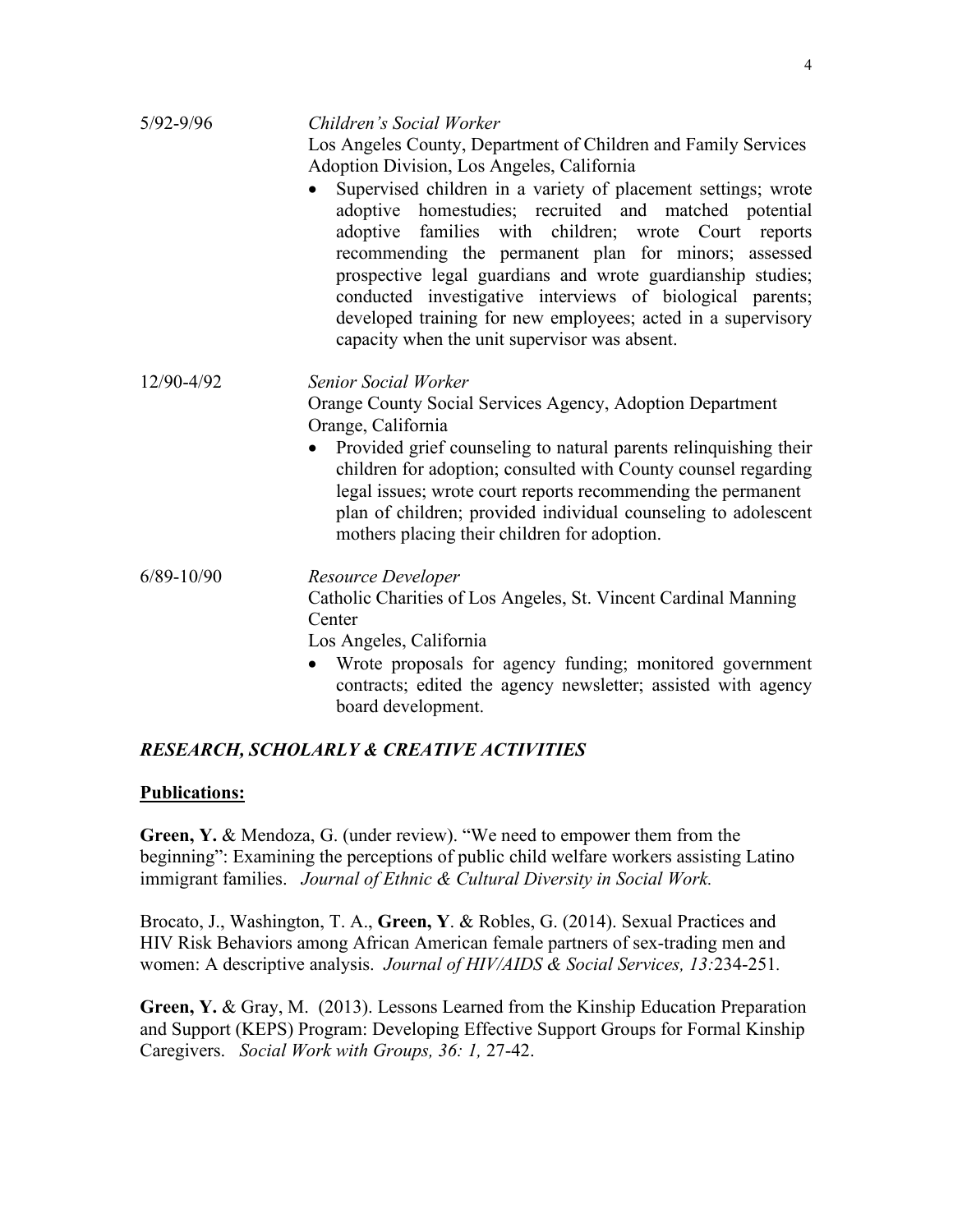**Green, Y.** & Goodman, C. (2010). Understanding birthparent involvement in kinship families: The importance of influencing factors and placement arrangement. *Children and Youth Services Review, 32,* 10, 1357-1364.

Green, Y. (2008). "You know what to do…You're a Social Worker!" A daughter's Perspective of end-of-life caregiving. *Reflections: Narratives of professional helping, 14,* 3, 20-30.

### **Conference & Professional Presentations:**

Green, Y. (October 2012). "Tear Soup" A Recipe for Healing After Loss-Workshop Chair at the Empowering Caregiver Conference, Long Beach, CA

Green, Y. (November 2011). "The Encore Parenting Project Evaluation: Who we serve-A Descriptive Analysis". Presentation to Encore Parenting staff and community stakeholders and collaborative partners.

Green, Y. (September 2011). "The Encore Parenting Project Evaluation". A presentation made to Encore Parenting Program staff and interns.

Green, Y. (July 2011) African American Grandmothers' Standpoint on Intergenerational Relationship in Kinship Families. *Invitation to apply for the 2011 Feminist Scholarship Award.* Paper accepted for the 57th Annual Program of the Council on Social Work Education, Atlanta, Ga.

Green, Y. (June 2011). Latino Grandparent Focus Groups: Understanding the Benefits and Challenges of Kinship Placements. Paper presented at the 33<sup>th</sup> Annual International Symposium on Social Work With Groups, Long Beach, CA.

Green, Y. & Leyva, A. (June 2011). Ensuring the safety and well-being of children in kinship care: The Encore Parenting Project. Presentation to End Abuse Long Beach, Child Abuse & Domestic Violence Prevention Council, Long Beach, CA.

Green, Y. & Lee, V. (May 2011). "Keeping Families Connected: The important role of kinship care". A presentation made to the Advanced Practice class for students in the Public Child Welfare concentration at the UCLA Department of Social Welfare.

Green, Y. (April, 2011). "Thesis Poster Session Workshop". A presentation made to graduate students at CSULB.

Green, Y. (February 2011). Understanding the Benefits and Challenges of Kinship Placements for African American and Latino Families. Paper presented at the 9<sup>th</sup>Annual Mississippi Child Welfare Institute Conference, Jackson, Mississippi.

Green, Y. (December 2010). "Encore Parenting Research". A presentation made to Encore Parenting Program staff.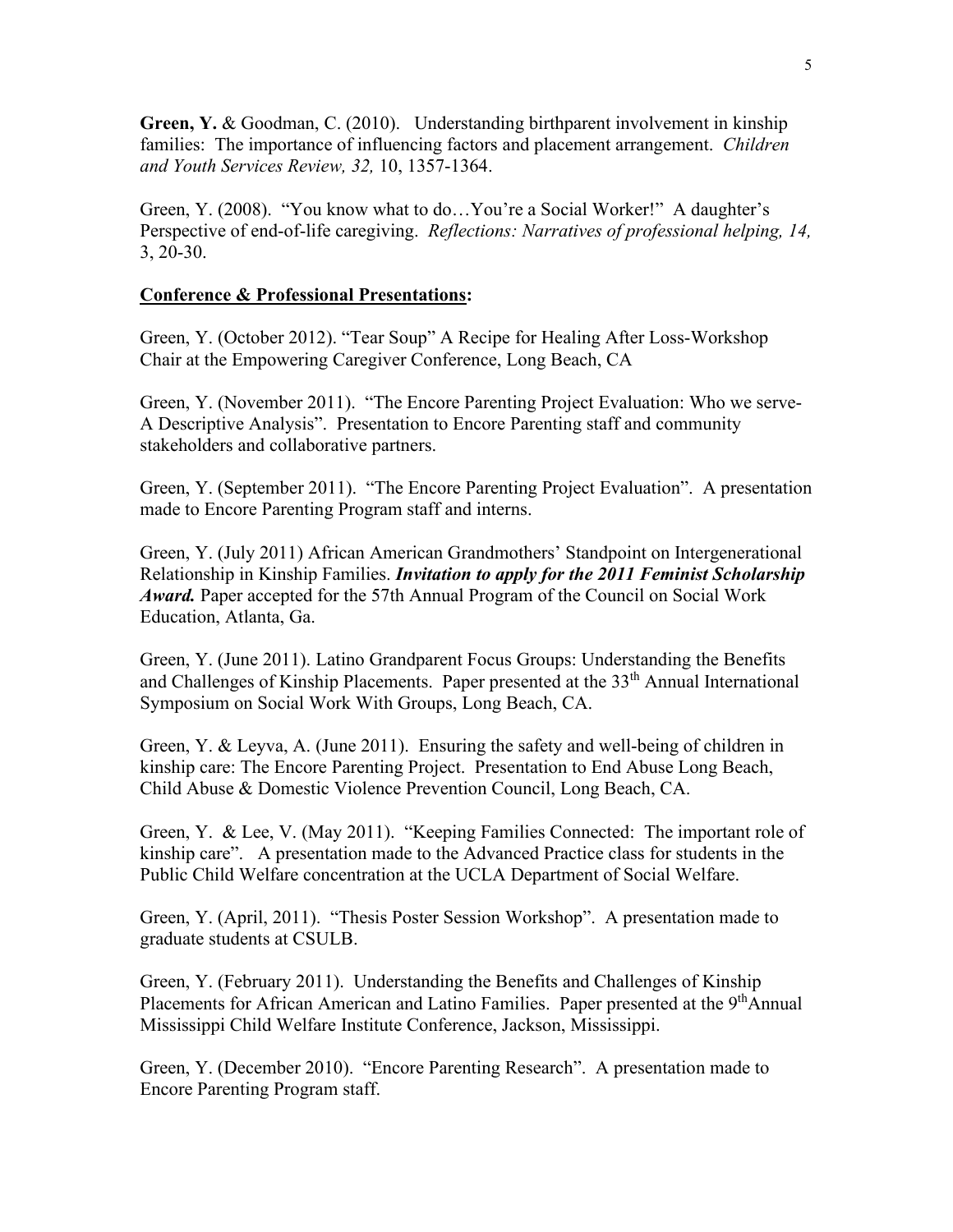Green, Y. (September 2010). "First Impressions are Lasting- The Importance of Initial Intake". A presentation made to Encore Parenting Program staff.

Green, Y. (September 2010). "Mandated reporting laws and responsibilities". A presentation made to Encore Parenting Program staff.

Green, Y. (July 2010). "Experimental Design and the Encore Parenting Research Project". A national webinar presentation made to Family Connection grantees and the Children's Bureau and the Administration for Children and Families (ACF).

Washington, T. A., **Green, Y**. & Robles, G. (April, 2010). "Sexual practices and HIV risk behavior among a sample of African American female primary partners of sextrading MSMW". A poster presentation made to CSULB faculty and students.

Green, Y. (March, 2010). "Thesis Poster Session Workshop". A presentation made to graduate students at CSULB.

Green, Y. (May 2010). "Kinship Family Dynamics: Resources Needed and Services to Provide". A presentation made to the Advanced Practice class for students in the Public Child Welfare concentration at the UCLA Department of Social Welfare.

Green, Y. (April, 2009). "Thesis Poster Session Workshop". A presentation made to graduate students at CSULB.

Green, Y. (May, 2009). "Keeping KEPS". A presentation made to the Los Angeles County-Kinship Advisory Committee.

Green, Y. (July, 2009). "The Role of Kinship Care in Public Child Welfare". A presentation made to the Distance Education students at CSULB.

Green, Y. (September, 2009). "Mandated Reporting (Child Abuse)". A presentation made to the BASW students at CSULB.

Green, Y. (September, 2009). "KEPS Evaluation Report". A presentation made to the Foster and Kinship Care Education advisory board for the Los Angeles Region.

Green, Y. (April, 2009). "Thesis Poster Session Workshop". A presentation made to graduate students at CSULB

Green, Y. (May, 2009). "Keeping KEPS". A presentation made to the Los Angeles County-Kinship Advisory Committee.

Green, Y. (July, 2009). "The Role of Kinship Care in Public Child Welfare". A presentation made to the Distance Education students at CSULB.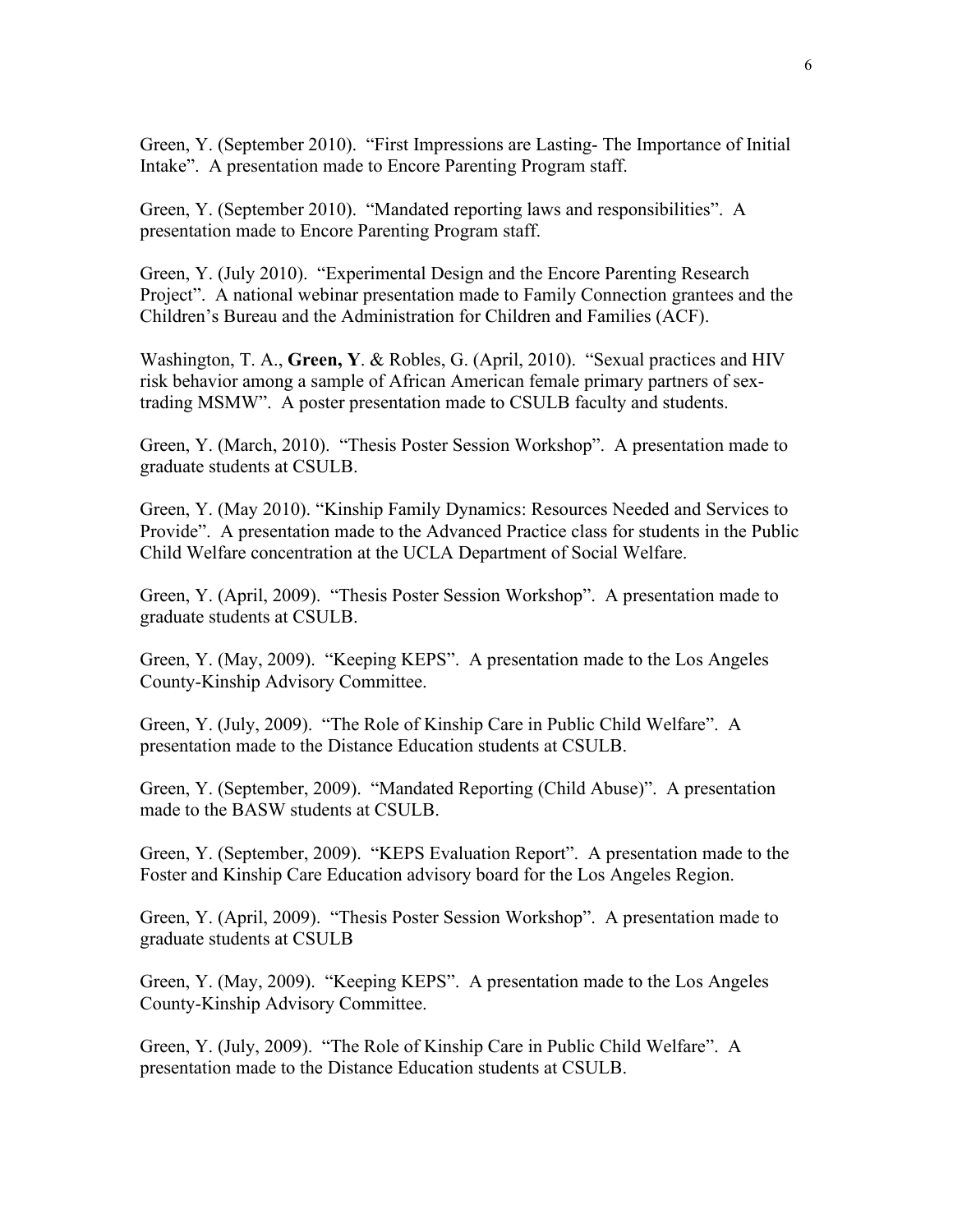Green, Y. (September, 2009). "Mandated Reporting (Child Abuse)". A presentation made to the BASW students at CSULB.

Green, Y., Pasztor, E. & Klemek, M. (October 2008). Using the NASW Code of Ethics to Promote Competency in Field Education. Paper presented at the 54<sup>th</sup> Annual Program Meeting of the Council on Social Work Education, San Francisco, CA.

Green, Y.(October 2008). Human Behavior and the Social Environment Track-Oral Paper Session. Chair at the 54<sup>th</sup> Annual Program Meeting of the Council on Social Work Education, San Francisco, CA

Green, Y. & Pasztor, E. & Klemek, M. (October, 2008). *Using the NASW Code of Ethics to Promote Competency in Field Education.* Paper to be presented at the the Council of Social Work Education, Annual Program Meeting, Philadelphia, PN.

*Understanding Kinship Family Dynamics. (*July 2008)*.* Presentation made to End Abuse Long Beach*.*

*The Role of Kinship Care in Public Child Welfare* (May, 2008). A presentation made to the Advanced Practice class for students in the Public Child Welfare concentration at the UCLA Department of Social Welfare.

*Kinship Care- An Overview* (March, 2008). A presentation made to the undergraduate Human Behavior class for students at CSULB.

*Clinical Dynamics in Kinship Care.* (May, 2007). A presentation made to the Advanced Practice class for students in the Public Child Welfare concentration at the UCLA Department of Social Welfare.

Green, Y. (October, 2007). *Birthparent Involvement in Kinship Families: Custodial Grandmother's Perceptions.* Poster presented at the Council of Social Work Education, Annual Program Meeting, San Francisco, CA.

Green, Y. & Meyer-Adams, A. (October, 2006). *Learning Through Collaboration: Using the Group Process to Promote Cultural Diversity in the Classroom.*  Paper presented at the 28<sup>th</sup> Annual International Symposium on Social Work With Groups, San Diego, CA.

Green, Y. (October, 2006). *Birthparent Involvement in Kinship Families: Custodial Grandmothers' Perceptions.* Doctoral Showcase Paper presented at the 24<sup>th</sup> Annual Conference on the Association of Baccalaureate Social Work Program Directors, Los Angeles, CA.

*DCFS Kinship Care Training-An Overview of Training Outcomes* (June 2006). Presentation made to the Los Angeles County Commission for Children and Families.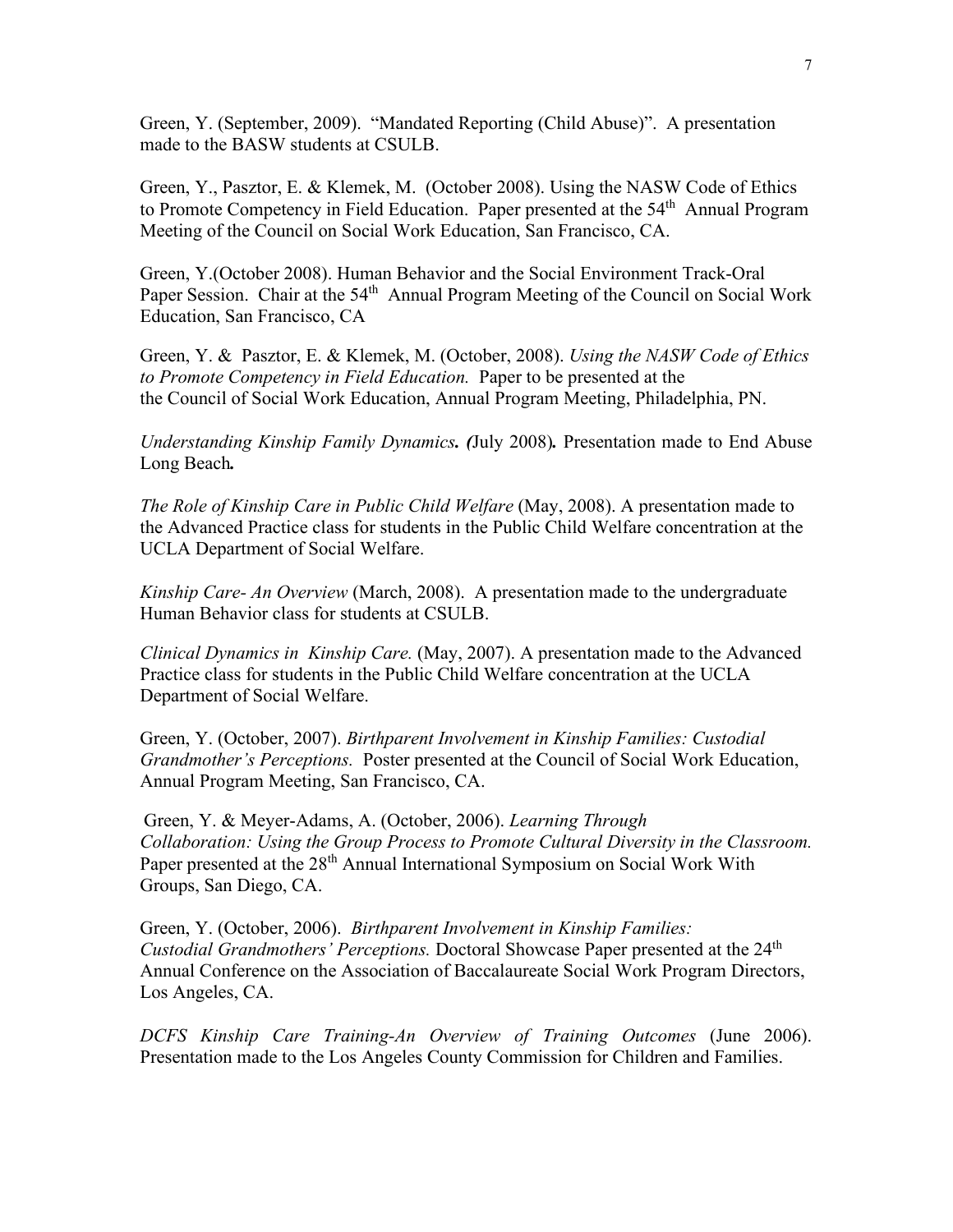*Connecting and Collaborating with Kinship Families-Analysis of Data* (March 2006). A presentation made to the Los Angeles County, Department of Children and Family Services. Kinship Learning Organization Group presentation, Los Angeles, California.

*Kinship Care- An Overview* (March, 2006). A presentation made to the Advanced Practice class for students in the Public Child Welfare concentration at the UCLA Department of Social Welfare.

Lee, C., Aragon, C., Green, Y. & Lewis, E. (February, 2006). *Utilizing Evidence Based research for School Social Work Training, Funding and Practice.* Paper presented at the Council of Social Word Education, Annual Program Meeting, Chicago, Illinois.

### *PROFESSIONAL & COMMUNITY SERVICE*

| 2015-Present <i>Chair</i> , Human Behavior and the Social Environment |
|-----------------------------------------------------------------------|
| Sequence Committee, School of Social Work, California                 |
| State University, Long Beach, California.                             |

- 2015-Present *Member,* Strategic Planning Committee, School of Social Work, California State University, Long Beach, California.
- 2014- Present *Member,* Curriculum Committee, School of Social Work, California State University, Long Beach, California
- 2015-Present *Member,* Student Scholarship Committee, School of Social Work, California State University, Long Beach, California
- 2013-2014 *Member,* Faculty/ Staff Development and Continuing Education Committee, School of Social Work, California State University, Long Beach, California
- 2011-2014 *Member,* University Resources Council, California State University, Long Beach, California
- 2010-2011 *Secretary,* University Library Committee, California State University, Long Beach, California
- 2009-2010 *Member,* University Library Committee, California State University, Long Beach, California
- 2010-2012 *Member,* UCLA Social Welfare Alumni Task Force
- 2009-2012 *Member*, Los Angeles County Child Abuse Prevention Chairs Council
- 2008- 2012 *Board Member*, End Abuse Long Beach- Child Abuse & Domestic Violence Prevention Council